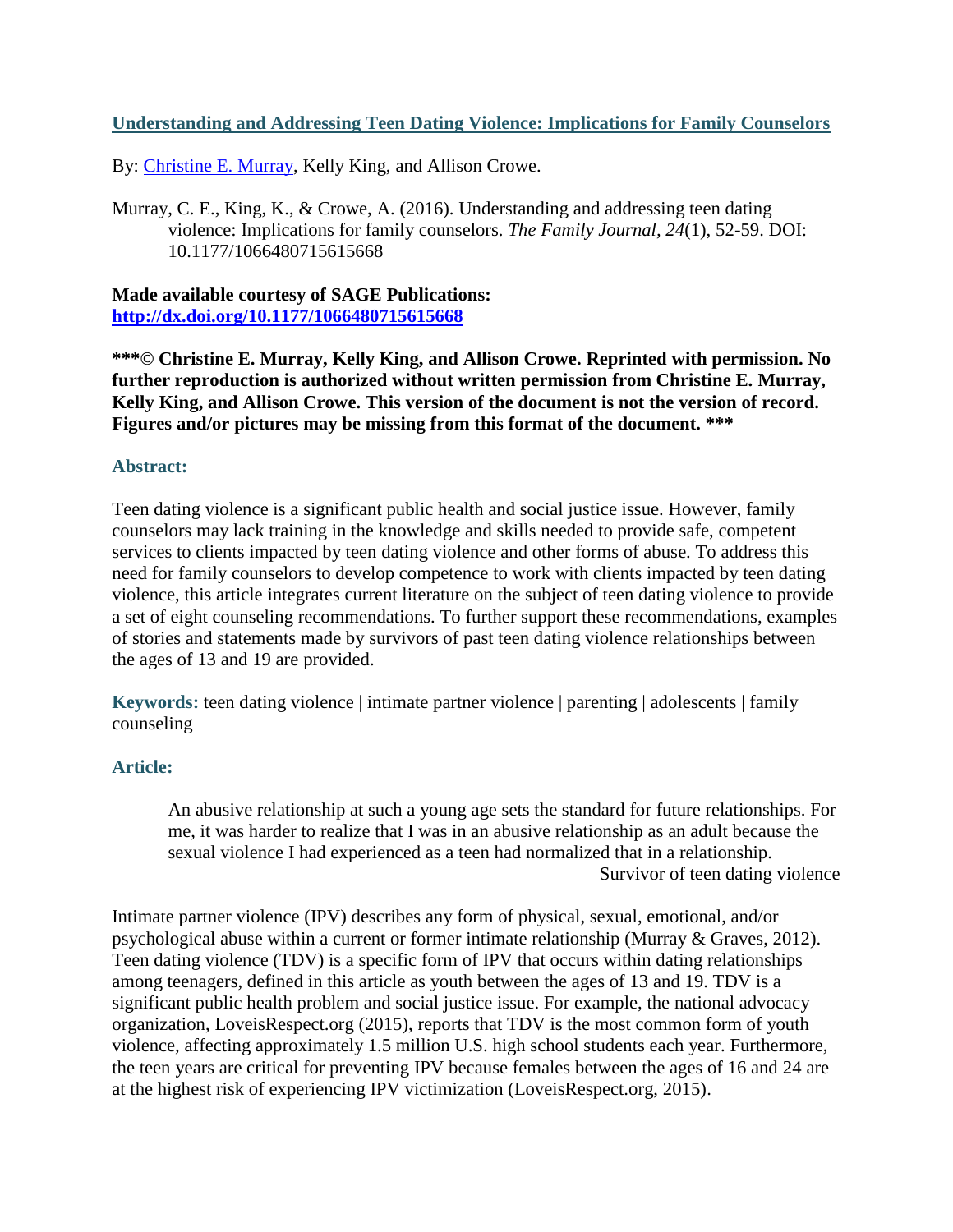Respect.org, 2015). In light of these high rates of TDV, many families who seek counseling services have the potential to be impacted by abusive teen relationships, including families in which a teenaged child is a current or former victim or perpetrator of TDV. However, family counselors may lack training in the knowledge and skills needed to provide safe, competent services to clients impacted by TDV and other forms of abuse (Murray & Graves, 2012). For example, a survey of mental health professionals found that just over half of providers had received any training on IPV, with this training typically occurring in continuing education courses (Campbell, Raja, & Grinning, 1999). A more recent survey (Murray et al., in press) confirmed that many mental health professionals still lack extensive training on the topic of IPV and that mental health professionals without such training are less likely to use comprehensive assessment and intervention practices related to IPV. Previous research also demonstrates that less than one third of adolescent females presenting in health care settings were screened for TDV and that the majority of these teens indicated that such a screening would be welcome (E. Miller et al., 2010). Thus, it appears that many counselors lack awareness of the dynamics of TDV, and minimal training to competently address this clinical issue presents a disservice to clients.

To address this need for family counselors to develop competence to work with clients impacted by TDV, the current article integrates current literature on the subject of TDV to provide a set of eight counseling recommendations. To further support these recommendations, examples of stories and statements made by survivors of past TDV relationships are provided. These experiences of survivors of past TDV, including the quote at the start of this article, were drawn from a series of four studies with survivors of past IPV, and this article addresses the experiences of survivors of TDV that occurred between the ages of 13 and 19. We begin this article by discussing four of the major unique dynamics of TDV when compared to other forms of IPV. Next, we briefly describe the series of research studies from which the stories and statements of survivors of TDV were drawn. We then outline our set of eight recommendations for family counselors to consider when working with clients impacted by TDV.

#### **Unique Dynamics of Teen Dating Violence**

Teenagers who experience TDV face at least four unique challenges compared to adult victims. First, given their young age, teenagers have limited prior relationship experiences, and so it may be difficult for them to detect early potential indicators of an abusive relationship. Developmentally, teens may even interpret surface aggression, in the form of coercive behavior and physical violence (e.g., hitting and pushing) as demonstrative of greater intimacy, with only about half of teens stating that they would end a relationship following a violent event (Wekerle & Wolfe, 1999). Teens' relative inexperience with romantic relationships and unfamiliarity with the signs of healthy and unhealthy relationships present additional challenges to identifying and ending abusive relationships.

Second, teens are highly influenced by norms among their peer groups and therefore may be susceptible to remaining in abusive relationships due to peer pressure or perceptions that ending the relationship will carry negative social consequences. Female victims participating in a focus group expressed this fear of negative social consequences for ending an abusive relationship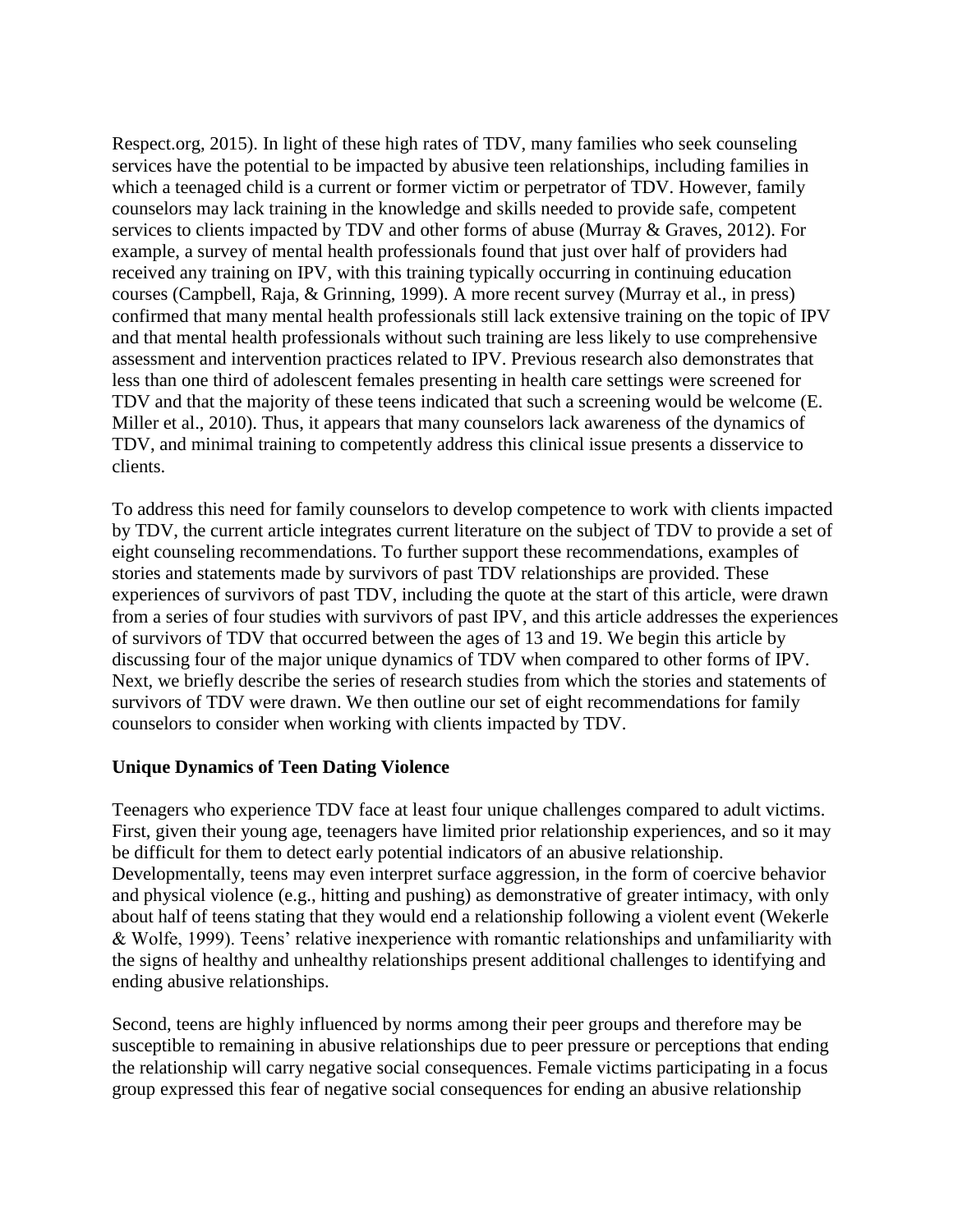(Lavoie, Robitaille, & He´bert, 2000). Conversely, exposure to prosocial peers protects at-risk youth against both TDV victimization and perpetration (McDonald & Merrick, 2013). The strength of social influence in shaping relationship choices and expectations is greater in adolescent populations relative to adult populations.

Third, technology is extremely integrated into many teenagers' lives (Pew Research Center, 2012). Although technology can be used to help victims' access resources, it also poses safety risks when perpetrators use technology to maintain control over their partners (Zweig, Dank, Lachman, & Yahner, 2013). The prevalence of cyber dating abuse is relatively high, with one recent studying finding that slightly more than one quarter of the teens sampled had experienced some form of victimization in a relationship within the past year (Zweig, Dank, Yahner, & Lachman, 2013). Importantly, cyber dating abuse (i.e., abusive behaviors that are perpetrated via technology, such as e-mail, text, and/or social media) can increase the likelihood that other forms of TDV will occur across other contexts. For instance, youth victims of sexual cyber dating abuse were found to be at much greater risk of experiencing sexual coercion than their counterparts with no experiences of sexual cyber dating abuse (Zweig, Dank, Yahner et al., 2013). The prevalence of cyber dating abuse and its association with other forms of TDV highlight the unique dynamics that may occur for youth facing IPV.

Fourth, parents of teens in abusive relationships may struggle with how to help their children have safe, healthy dating relationships. Despite the high rates of TDV, Loveisrespect.org (2015) reports that over 80% of parents of teens either do not believe that TDV is an issue that teens face or they do not know whether it is an issue for teens. This suggests that many parents lack understanding of the dynamics of TDV and that they may not be aware of how to best support their children if they know or suspect that their teenaged children are in an abusive dating relationship. However, existing research supports the importance of parent– child communication in buffering against the risk of TDV for teens (Simons, Simons, Lei, Hancock, & Fincham, 2012). A growing number of TDV prevention programs incorporate parent–child communication skills training and broader family-based interventions that acknowledge the influential position parents hold in their teens' lives. Caregivers impact their teens on multiple levels, from risk factors for TDV to continued learning about healthy relationships and interpersonal values (Foshee, McNaughton Reyes, Ennett, Cance, Bauman, & Bowling, 2012; S. Miller et al., 2015). Thus, when working with clients impacted by TDV, family counselors must understand the unique educational and safety roles of parents and other community members in preventing and responding to TDV.

Despite the growing recognition of the high rates of TDV, to date the research on this issue is limited. Clinical guidelines, especially related to addressing TDV within a family counseling context, are even more scarce. Therefore, this article builds on the existing research and proposes eight recommendations for family counselors to use when working with clients who are impacted by TDV. To further support these recommendations, we provide examples of statements of survivors of past TDV who participated in an ongoing series of research studies, which are described in the following section.

## **Overview of Research Studies With Abuse Survivors That Inform the Current Recommendations**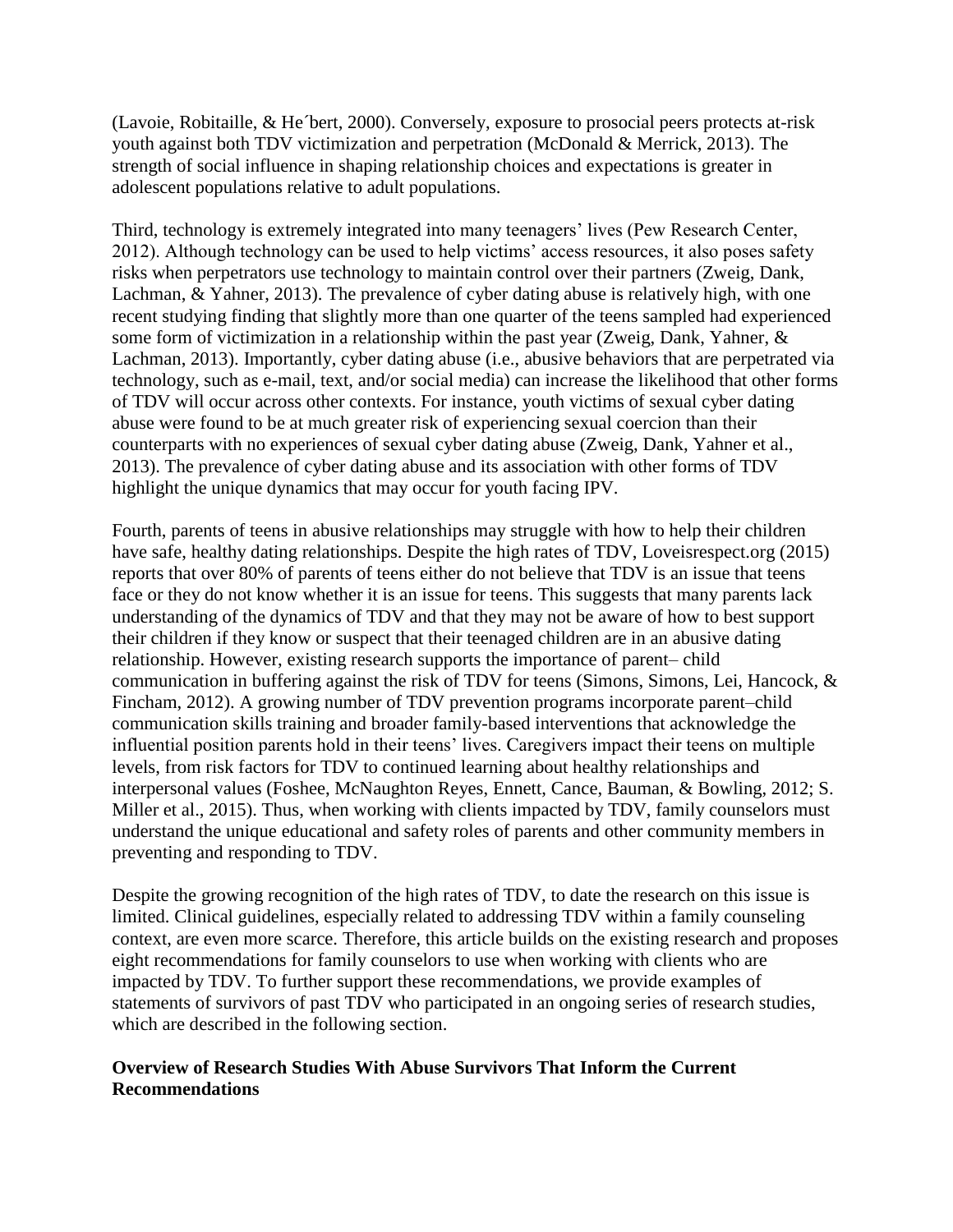Our research team has conducted a series of research studies in which the participants were survivors of past abusive intimate relationships. Full details about these studies can be found in the following sources: (Crowe & Murray, 2015; Murray & Crowe, in press; Murray & Crowe, under review; Murray, Crowe, & Brinkley, 2015; Murray, Crowe, & Flasch, 2015; Murray, Crowe, & Overstreet, in press). Each of these studies included survivors of past relationships in which they experienced IPV. Altogether, our studies have included hundreds of survivors of past IPV, of whom 36 participants reported on abusive relationships that occurred in dating relationships between the ages of 13 and 19. An additional 87 participants in the surveys described subsequently reported on IPV within dating relationships that occurred during their 20s, but these participants were not included in the current article in order to examine the unique dynamics experienced related to dating violence during the teenage years. Thus, for the purpose of the current article, we examined the subset of responses by participants across four studies that specifically experienced dating violence during their teenage years (i.e., between the ages of 13 and 19). In this section, we provide a brief overview of the studies from which survivors of TDV who are quoted in this article were drawn.

For the first three studies, the participants all included survivors of past IPV who (a) were at least 21 years of age; (b) had been formerly abused by an intimate relationship partner (e.g., boyfriend, life partner, spouse); (c) had been out of any abusive relationships for at least two years; and (d) were able to participate in the studies in the English language. The first study was a qualitative study involving interviews with 12 female survivors of past IPV, of whom two participants described experiences with TDV. The interview study participants' stories about their experiences facing and overcoming stigma related to IPV compelled us to expand upon this research in the second study with a mixed methodology (i.e., quantitative and qualitative) electronic survey. Our original analyses of the data from this first survey included 219 survivors of past IPV, but we have continued to collect data for this survey, and at the time of this writing, approximately 330 participants had completed the survey. Of this sample, 16 participants described abusive relationships that occurred between the ages of 13 and 19. These studies have led to multiple publications currently in press or under review with peer-reviewed journals (Crowe & Murray, 2015; Murray & Crowe, in press; Murray & Crowe, under review; Murray, Crowe, & Brinkley, 2015). As a follow-up to that study, we completed the third study, which focused on how survivors overcome past abuse and included 123 participants, of whom 12 described experiences of overcoming TDV (Murray, Crowe, & Flasch, 2015).

To supplement the data from the three studies with survivors of IPV in general, we collected additional qualitative data via a separate electronic survey that specifically targeted participants who were survivors of TDV between the ages of 13 and 19. This survey included six additional participants. The eligibility criteria for this final study were somewhat different, in that they included being over the ages of 18 (rather than 21), having experienced TDV between the ages of 13 and 19, and having been out of any abusive relationships for at least 1 year (rather than at least 2 years, as in the previous studies). Additional information about the methodologies used in the studies described earlier is provided in the citations provided for articles describing the findings of our research on IPV survivorship in general (i.e., not specific to TDV). However, a brief summary of the methodologies used is provided here to explain the context of participants'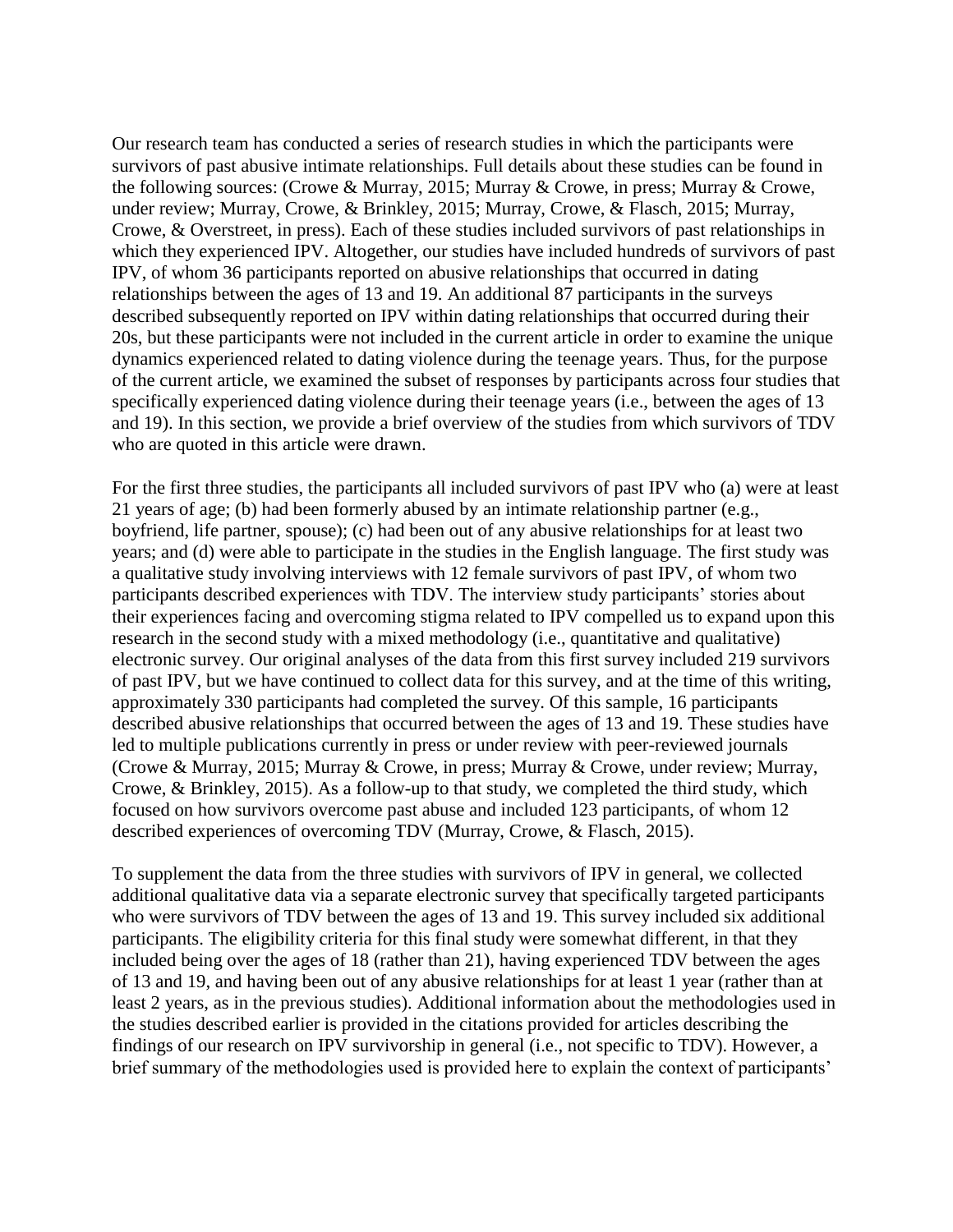statements that are included in our family counseling recommendations, which our outlined subsequently.

All studies included a small incentive to demonstrate our appreciation for participants' time and input into the studies (i.e., a US\$10 store gift card for interview study participants and a drawing for US\$50 store gift cards for survey participants). The interview study involved audio-recording and transcribing participants' interviewed, and the interviews were conducted in a private location by one interviewer, each of whom is a counselor educator in programs accredited by the Council for Accreditation of Counseling and Related Educational Programs (CAREP). For each of the electronic surveys, participants' responses were collected automatically via the secure survey-hosting website platform, Qualtrics. All surveys were conducted anonymously, and participants were able to enter the drawing for the gift cards via a separate form to keep their identities separate from their responses. Across all studies, the topics addressed in the interviews and surveys included the following: (a) participants' background characteristics; (b) participants' experiences in past abusive relationships, with a particular focus on their most recent abusive relationship, if they had experienced more than one; and (c) a series of open-ended questions about participants' experiences with abuse and how their abusive relationships were viewed by others. Each of the four studies included some unique questions about the specific focus of the study (e.g.,the stigma that survivors faced, whether and how they overcame past abuse, and how their experiences of abuse were impacted by the social context around them). Our past analyses of the data for the studies described earlier have included a variety of both quantitative (e.g., multivariate analyses and cluster analysis) and qualitative (e.g., content analysis and phenomenological methodology) data analysis procedures. For the current article, participants' quotes were organized into themes based on their connections with the recommendations outlined in the next section, and sample quotes illustrate the importance of the research-informed recommendations presented subsequently.

#### **Research-Informed Recommendations for Family Counselors Working With Clients Impacted by TDV**

In this section, we integrate existing research about TDV with statements made by participants in the research studies described earlier to formulate a list of eight recommendations for family counselors to consider when working with clients impacted by TDV. By ''clients,'' we are referring to a variety of potential client/family configurations that family counselors may encounter in their work, including individual adolescent clients (but who likely also have contact with these clients' parents throughout the treatment process); parents of teenaged clients who are at-risk for TDV or who may be involved in unhealthy or unsafe dating relationships but who are not known to be experiencing current abuse; and parents of teenaged clients who are known to be in an abusive dating relationship, either as a perpetrator or as a victim.

## *Recommendation #1: Family Counselors Should Educate Themselves About the Dynamics of Abusive Teen Dating Relationships*

Due to the complexity and variety of potential clinical situations in which family counselors may encounter clients impacted by TDV, it is important for family counselors to develop a basic understanding of the dynamics of abusive teen dating relationships, and IPV in general, so that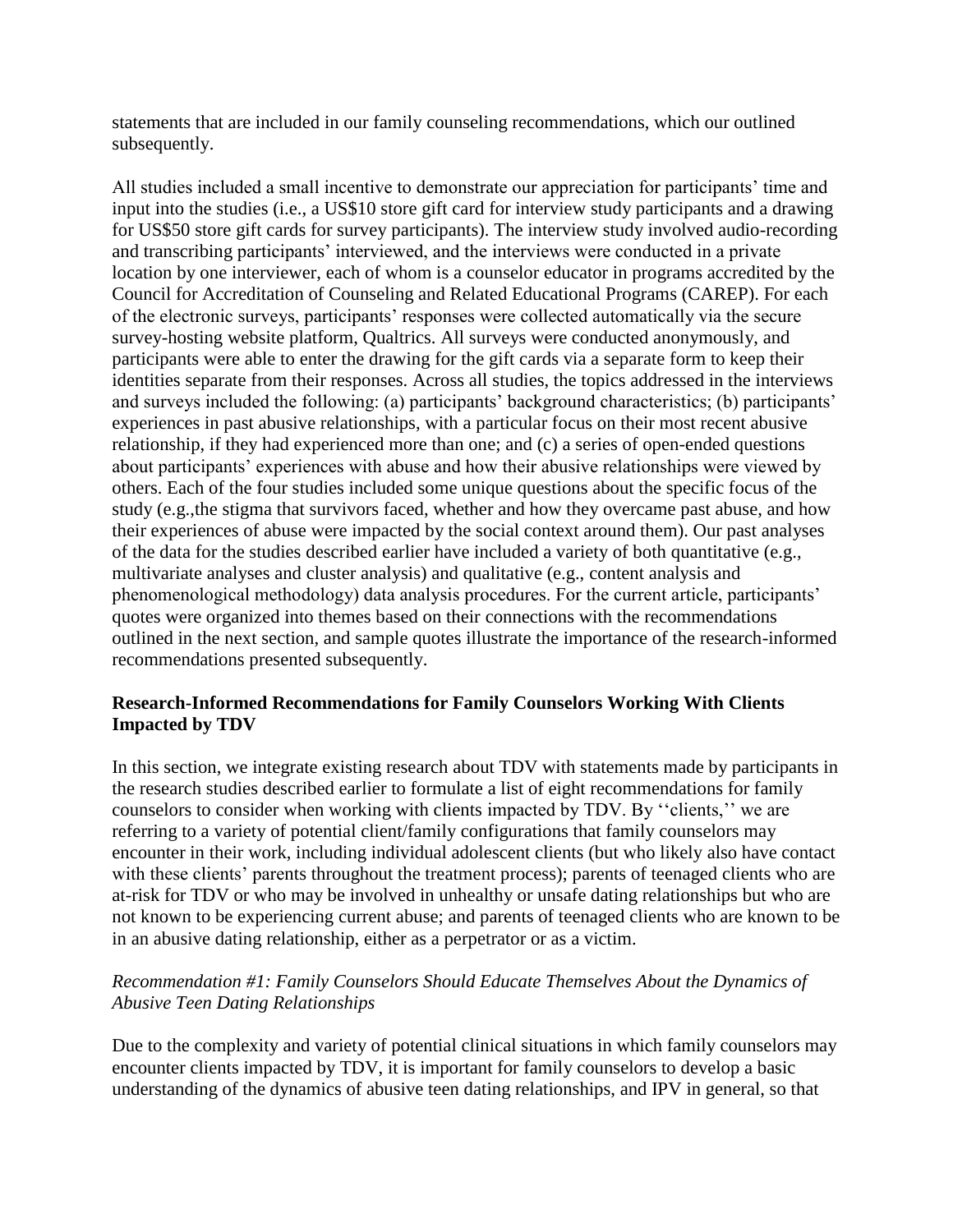they will have a basis for sound clinical judgment across a variety of these scenarios. Without a solid understanding of the dynamics of TDV, counselors run the risk of inadvertently retraumatizing their clients. For example, one of the survivors in our research said, ''An oncampus counselor was unhelpful and downplayed the abuse. She told me that my partner was ''controlling.'' When I came to her with (what I know now) are clearly PTSD symptoms, she told me that couldn't be what it was. I felt that she didn't take me seriously.'' The client suggested that her former counselor in this situation both minimized the abuse by referring to it as a form of control, rather than abuse, as well as by failing to recognize and address her posttraumatic stress disorder (PTSD) symptoms. Of course, one of the important dynamics of TDV that is important for family counselors to understand is that the root of abusive behaviors within intimate relationships is typically found in power and control dynamics (Murray  $\&$ Graves, 2012). Thus, this survivor's former counselor did identify the patterns of control that were evident in her relationship, but it appears that the counselor failed to acknowledge that the full extent of the controlling behaviors was indicative of an abusive relationship.

It is important for family counselors to understand that TDV may become very severe (see Loveisrespect.org, 2015, for an outline of abusive behaviors ranging in form and severity), and therefore not minimize this form of abuse simply because it occurs among teenagers. Furthermore, counselors should recognize that relationship abuse may be manifest in different ways, including physical, sexual, emotional, and cyber abuse. The following statements in which our research participants described their abuse demonstrate the potential range of abusive behaviors that may occur within TDV: (a) ''Strangle, hit, punched, kicked, and things thrown at me''; (b) ''Name calling, body shaming, isolation, yelling, threatening, and apologies''; (c) ''Tied up, forced/unwanted sex, and made to feel guilty for not wanting it''; and (d) ''Mass phone calls about my whereabouts, accusations I was with any other guy that would contact me in any form, cuss people out in the background of my personal phone calls, taking my phone, and needing my passwords.'' Another survivor described how her experiences with emotional abuse were overlooked, and she stated, ''People think that if you're not – if you don't have a black eye and a broken arm, then it's not abuse." As these quotes illustrate, TDV can take many forms, and counselors must be equipped to recognize abuse in its many forms so that they can appropriate provide support and resources to clients who are experiencing or at risk for it.

## *Recommendation #2: Family Counselors Can Explore the Intergenerational and Family Systemic Influences on Teenagers' Abusive Dating Relationships*

With their training in family systems theory and skills in assessing relationship patterns in immediate and extended families, family counselors are especially well equipped to help clients examine the intergenerational patterns that may be contributing to their current experiences or increased risk of TDV. Teenagers who witnessed abuse in their parents' relationships may have come to view abuse and violence as normal (Markowitz, 2001). For example, one survivor who participated in our research said, ''I grew up in abuse. So, it was normal. So, getting in the relationship with him was just – it was just normal. And I was in – I got with him when I was like 16, getting ready to turn 17. And we were together for five and a half years.''

Counseling, and group counseling in particular, can be helpful for identifying how intergenerational patterns influence experiences of TDV. Another research participant said, ''The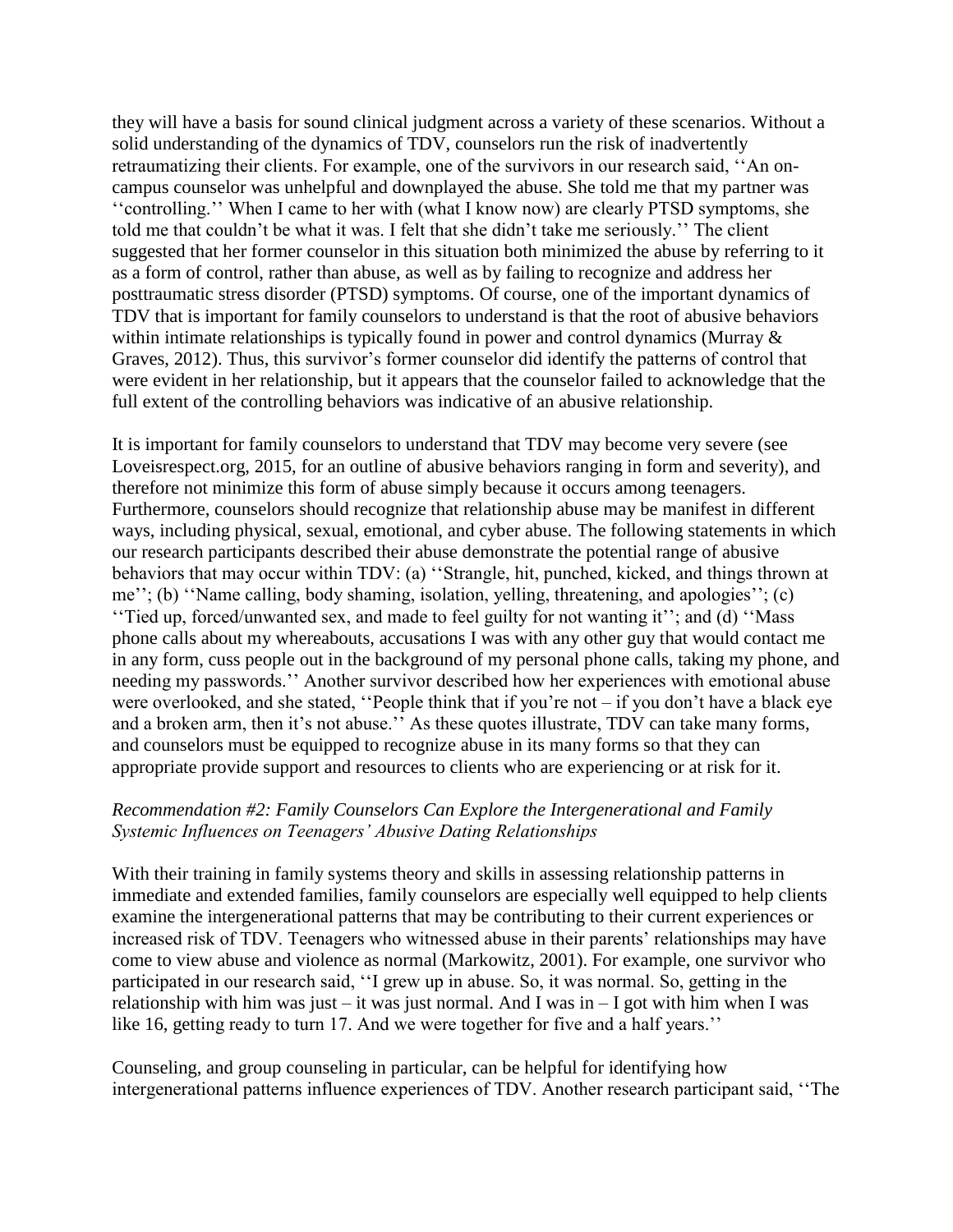support group made me realize the huge similarities between abusers, which made him seem less evil. It also helped me understand how experiences with my parents affected my own life.'' Family counselors can apply intergenerational theories of family therapy—such as Bowen Family Systems Theory (Bowen, 1978) and Contextual Family Therapy (Nagy & Krasner, 1986)—to explore patterns of violence and abuse across generations within families. Constructing a genogram with clients may be especially useful for identifying these patterns (Nichols, 1986). However, it is important for family counselors to remember that applying a family systems theoretical framework to abusive relationship dynamics is controversial (Murray, 2006). Thus, they should use caution to ensure that any intergenerational or systemic examinations of patterns of violence and abuse do not imply that victims are responsible or otherwise to blame for their abuse (Murray, 2006).

#### *Recommendation #3: Family Counselors Should Address the Unique Safety Risks That May Arise Within Abusive Teen Dating Relationships*

An advantage of applying a systemic lens to understanding and addressing TDV is the recognition of other systemic influences that impact experiences of TDV, including and beyond the family system. In particular, teenagers in dating relationships often do not live with their partners, and therefore the abusive relationship dynamics can arise in various other settings (e.g., schools or religious organizations). For example, consider the following statements made by survivors who participated in our research: (a) "After a school dance we rented a hotel room and we had the perfect night until it came to sleeping next to each other. He wanted the whole bed and made me sleep on the floor crying. When he heard me he would throw stuff at me and call me names''; (b) ''My boyfriend and I were driving around town. He became angry because I forgot to do something, and he started driving erratically and dangerously. I asked him to take me back to my house. He dumped me out on the street, I thought he was going to hit me with the car''; (c) ''My boyfriend didn't let me go out with my girlfriends but for my best friend's birthday she wanted to go to a teen dance club. He agreed I could go but only if he went too. We spent most of the night parked in a booth while my friends danced''; and (d) "But like one night I had my little brother in the car with me and my friend. And [Name of Perpetrator] was fighting and she like— while I was driving and like grabbed my arm while I was driving. And I finally stopped. And we were fighting. We got out and we were fighting at the [Name of Public Business].''

The above-mentioned quotes demonstrate the variety of possible settings in which TDV may occur, including in a hotel, in the car, at a dance club, and in a public business. In addition, teenagers in abusive relationships may be impacted in their school settings, with possible implications for both their social and their academic functioning. The following survivor statement demonstrates one way that victims may be impacted in their schools: ''I was in high school during this time—he spread lies about me to my "friends," which resulted in me losing those friends and being socially excluded. In high school, this is a very difficult thing, I felt isolated because I did not want to tell people. We went to high school together so a lot of our friends had to ''take sides.'' Therefore I lost some friends because of it. It was embarrassing as well, b/c he told a somewhat different story to people, and I never felt that my side was heard by some friends." Although this survivor's experiences relate primarily to the social implications of her abusive relationship, these social implications also may translate to safety risks, in that the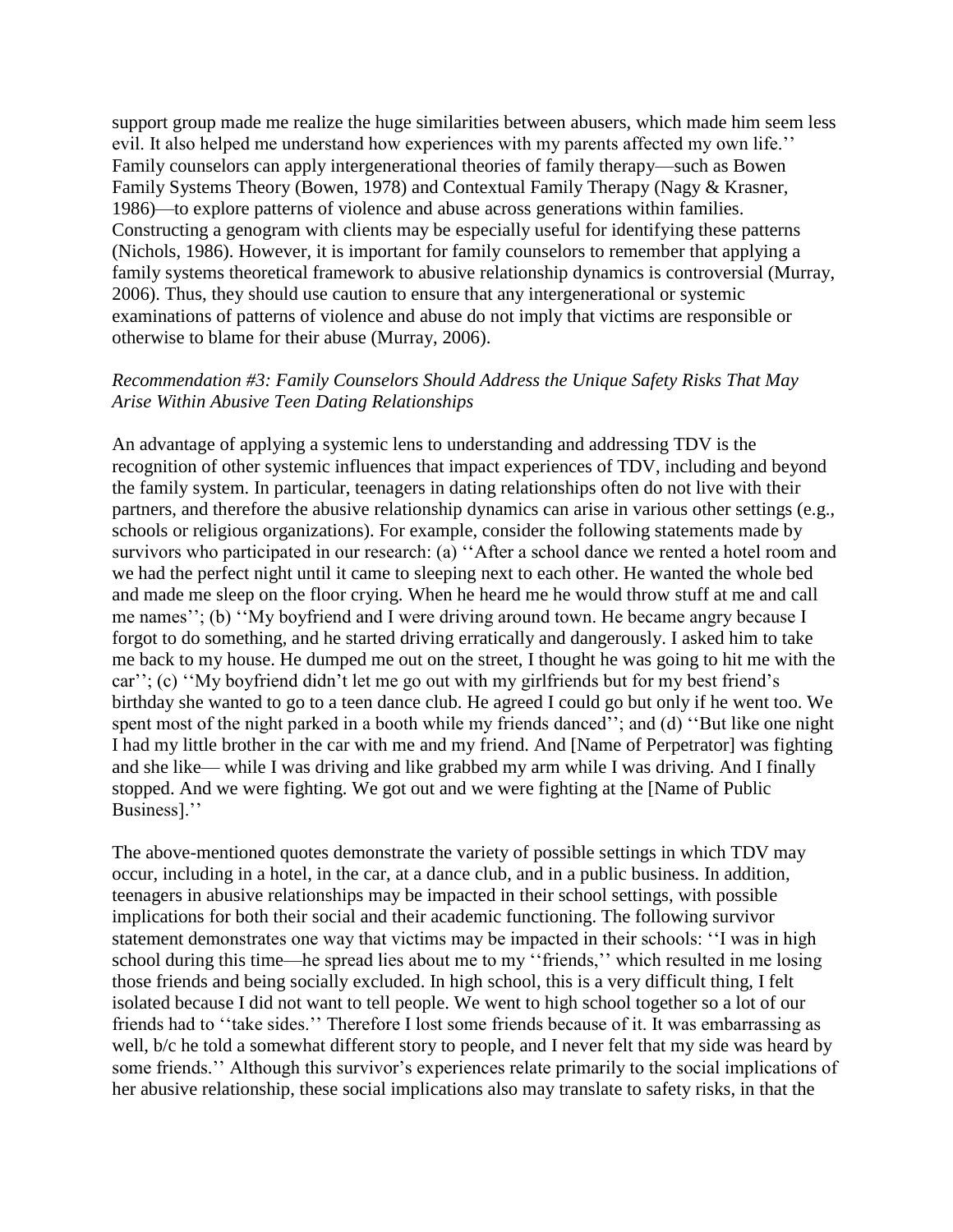isolation she experienced could increase her risk for further abuse by disconnecting her from sources of potential support.

The diversity of settings in which TDV may occur has implications for safety planning, which is a basic intervention for victims or survivors who are currently at risk of experiencing violence at the hands of a current or former relationship partner (Loveisrespect.org, 2015; Murray & Graves, 2012). One TDV survivor who participated in our research emphasized the importance of safety planning in this message for other survivors: ''I think that it is important to keep your safety in mind. If you are considering leaving, make sure that you have a safety plan first. Furthermore, know that you have the courage, strength, and ability to remove yourself from this situation. You can gain control and power over your life once again by using the resources that are available to you. Remember that you are not alone in this world and you can do this!'' As is reflected in this participant's message, safety planning involves identifying strategies to connect with support and protect victims from potential immediate safety risks (Murray, Horton et al., 2015).

2015). Safety planning should involve an individualized conversation with victims and survivors to identify the most pressing risks and create safety-promoting strategies to address these risks (Murray et al., 2015). One practice-oriented resource to aid professionals in the safety planning process with clients is the Safety Strategies Workbook, which is available at the following website: www.dvsafetyplanning.org. Of particular relevance for victims of TDV are the sections on safety when leaving an abusive relationship; safety during a violent incident, stalking; safety at work and school; and safety and technology. Technology safety practices are essential within this population and may be especially difficult for counselors and parents who are not as technologically savvy as teenagers (Murray et al., 2015). Therefore, counselors also may consult with other professionals with expertise in this area as well as other resources available to address safety planning in the area of technology. One useful resource is the Safety Net Project, hosted by the National Network to End Domestic Violence [\(http://nnedv.org/projects/safetynet.html\)](http://nnedv.org/projects/safetynet.html).

## *Recommendation #4: Family Counselors Should Link Victims and Survivors of Teen Dating Violence to Community Resources to Promote Their Safety*

Similar to victims and survivors of IPV, family counselors should connect teens who are experiencing dating violence to community resources (Murray & Graves, 2012, p. 380). Participants in our studies commented that both individual and group supports would have been helpful when they were experiencing dating violence, both in professional settings (e.g., psychologist, counselor, and center on school/college campus) and in group or peer support settings (e.g., other women who have been abused, peer support groups, and hotlines). Some of the quotes that suggested this were as follows: (a) ''One of the biggest helps to me has been talking with other women who have been abused, sexually assaulted, and/or in abusive relationships. Hearing others' experiences helps me gain a more objective perspective on my own experience, and it also helps me be more vocal and speak up for myself, because it is easier for me to feel angry about sexual assault and relationship abuse when I hear about it happening to other people''; (b) ''With regards to finding a way to leave the relationship, I would recommend that they find an understanding, supportive, and empowering psychologist (which I recognize is very difficult to do), and that they also take advantage of other survivor support services such as support groups, hotlines, and organizations such as Women Against Rape. If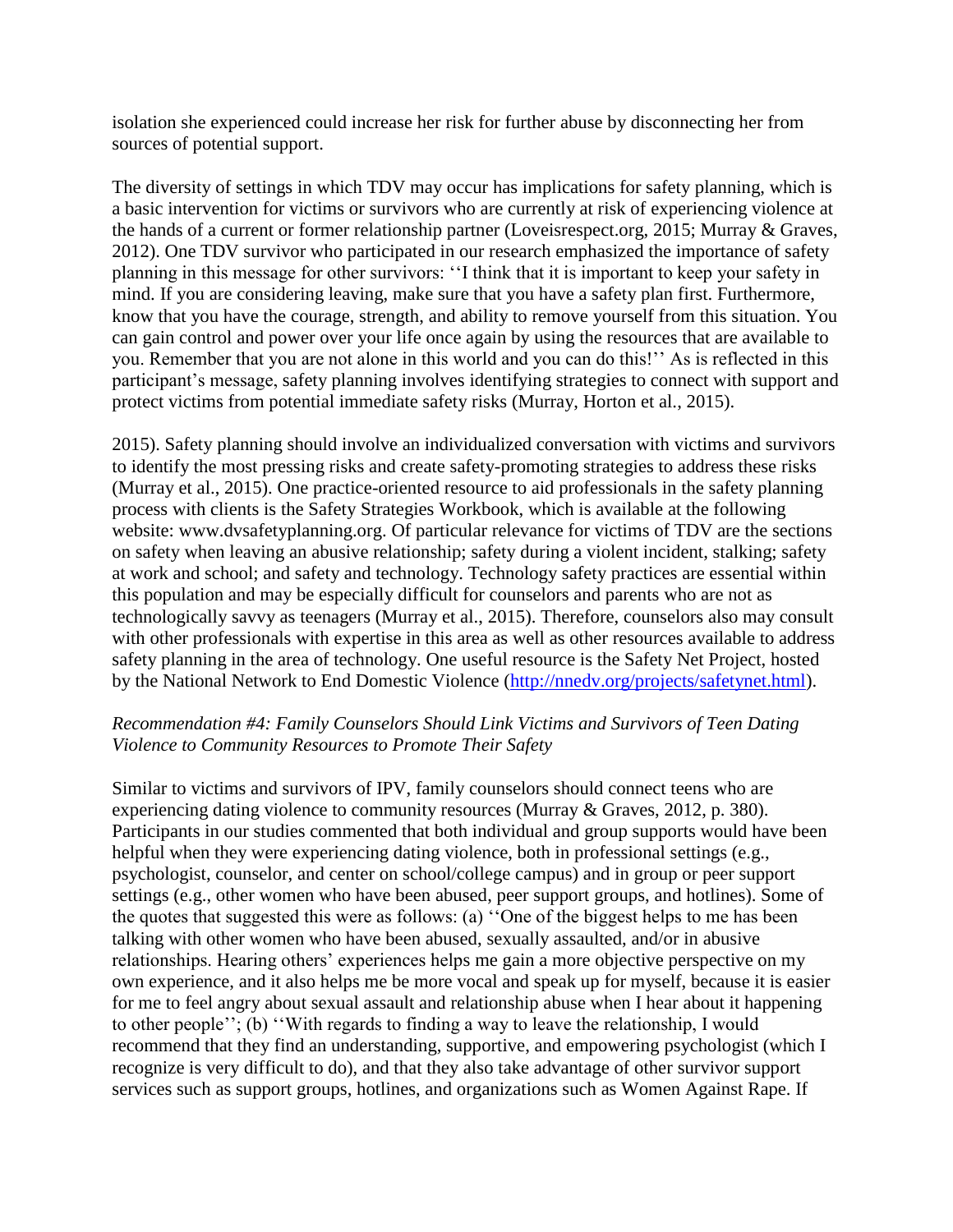someone is in an abusive relationship and wants to end the abuse but stay in the relationship, I would recommend going to see a therapist or psychologist together to talk about how to do so"; and (c) ''I got into a supportive community with other survivors and people who actually believe in mental illness. I started speaking out about what happened, and stopped being afraid of what my family thinks of my recovery. As a result, my father has stepped in to help support me on my path to recovery.''

Additionally, the following participant spoke of the importance of anonymity for teens who are experiencing dating violence and are looking for supportive services: ''Have a safe, understanding, even anonymous place for students to go for help. Have a drop box somewhere that students can give an anonymous way for a counselor to contact them (kik, for example). Just in case someone needs help but doesn't want anyone to know.'' Finally, family counselors should know that teens look to professionals in their schools for support, education, and advice when facing difficult issues such as dating violence (Sousa, 1999). The role of school, education, and the desire for TDV to be discussed in academic settings with education professionals is evident in the following quotes: (a) ''It was so hush hush at the school I went to that I didn't even know how to approach my fears or humiliation ... I think if someone had said something about what was never acceptable in a relationship and taught us the differences, I would have, at least, felt safer telling my teacher or someone else what was going on'' and (b) ''Teach about it, pamphlets, lectures, anything. Also reach out to students who seem like they might be in an abusive relationship.''

# *Recommendation #5: Family Counselors Can Support Parents in Talking About Safe and Healthy Dating Relationships With Their Teenaged Children*

Family counselors are also recommended to involve parents, guardians, and other supportive family members in the process of creating healthy relationships (Simons et al., 2012). Family members can offer guidance, share examples from their own lives, and perhaps recognize dangerous signs of abuse. One participant explained this by stating the following: ''I think adults have had time to have relationships with other types of people so they can more readily recognize abuse. For teens, it may be all that they know ... I feel like I was too young to know what a relationship should be so I didn't know that it was not normal, despite my parents having a really good marriage.'' The following two participants also described not knowing that their relationships were abusive, with one quote in particular explaining that since his or her parents' relationship was free of arguments and violence, abuse was even more unfamiliar: ''I had no idea I was in a (sic) abusive relationship until late in the relationship. I wish I had known more'' and ''My parents didn't get into big fights and definitely never had violence. I knew right from wrong but didn't have anyone or anything to reach out to for help.'' Counselors can also help parents recognize how important it is to remain nonjudgmental if a teen discloses that he or she is experiencing dating violence. When a teen does disclose, a family member who quickly blames the teen suggests that he or she ''just break up'' or who expresses that the teen is ''too late'' in seeking help might damage the relationship and have lasting negative effects. The following quotes support this recommendation. As one participant said, ''I still haven't told my parents that it happened because I'm ashamed and feel that I'll be judged heavily for 'engaging in premarital sex,' even though it wasn't my choice to begin with.'' Another stated, ''My father was the one person who affected me the most during this time. He actually blamed me for the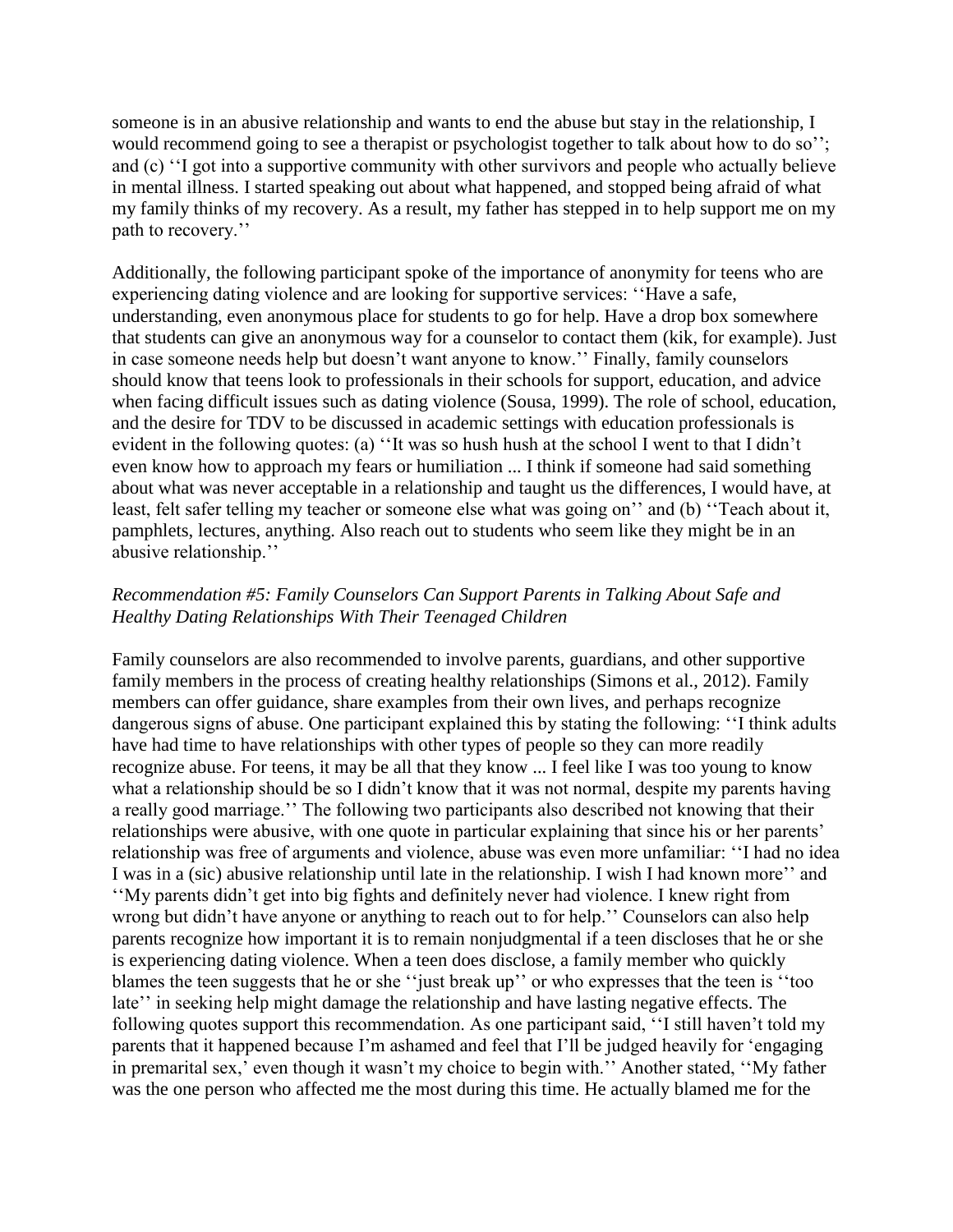situation by telling me that I asked for it since I stayed in the relationship and didn't ask him for help. Eventually, he apologized but it has still caused a wedge between us to this day and is still a topic that I will not discuss with him.''

# **Recommendation #6: Family Counselors Can Help Parents Promote the Safety of Their Teenagers if They Discover They Are in Abusive Dating Relationships**

Another recommendation gleaned from survivors who participated in our research is the notion that family counselors can assist parents of teens in staying safe. Relationships between parents and teenagers are often complex and conflictual (for a discussion of variables impacting parent– child relationships in the teenage years, see McKinney & Renk, 2011), but in some of the situations that participants described, a parent was able to successfully intervene. For example, one participant said, ''The turning point was when I was removed from the situation for a bit. My mother, who could see what was going on better than I could, brought me home from school for a weekend to celebrate my birthday with my family and I realized then that I didn't want to be with my abuser anymore. As soon as I worked some logistical considerations out with him, I left him two weeks later."

In other scenarios shared by participants in our research, the survivors rejected their parents' efforts at the time of the relationship, but they described how having a supportive parent was ultimately helpful during the process of ending the abusive relationship. For example, a survivor said, ''The more my parents tried to get me away from the situation, the more I would push away from them like I had something to prove. I guess that the best way to deal with it is to just be supportive and let your teen know that you are there for them and if they are ever in a situation that makes them feel like less of a human being than their partner that you will be there for them. They need to know that someone cares and that someone out there values their life because they may be in the middle of being convinced that their life means nothing.''

Whether it is setting limits such as insisting a perpetrator leave the premises or taking the teen out of the area to a nearby town or city for safety reasons, parents can assist with keeping teenagers safe (Murray et al., 2015). As an illustration of this point, consider the following statement from a participant in our research: ''If you suspect it, it's most likely happening. So try to talk to your teen because when I was going through it, I knew it was wrong and knew I didn't deserve that. But the abuse cycle is so violent, I was scared for my life. And truly just needed someone to intervene.''

## *Recommendation #7: Family Counselors Can Work With Families of Teenagers Who Have Been Abused to Develop Strategies to Protect Them From Abuse in Future Relationships*

For teens who have experienced dating violence, strategies on how to avoid abuse in future relationships are important (Sousa, 1999). Family counselors can help to educate families about ways to reduce the risk of teenagers experiencing further abuse in new relationships, both during the teen years and into adulthood. Survivors often do not trust their own judgment when it comes to relationships (Flasch, Murray, & Crowe, under review), which also is evident in the following quotes: ''My brothers think that every guy I try to be with is going to do the same thing or be a loser like he was. I'm afraid for them to meet people I'm interested in because I don't trust my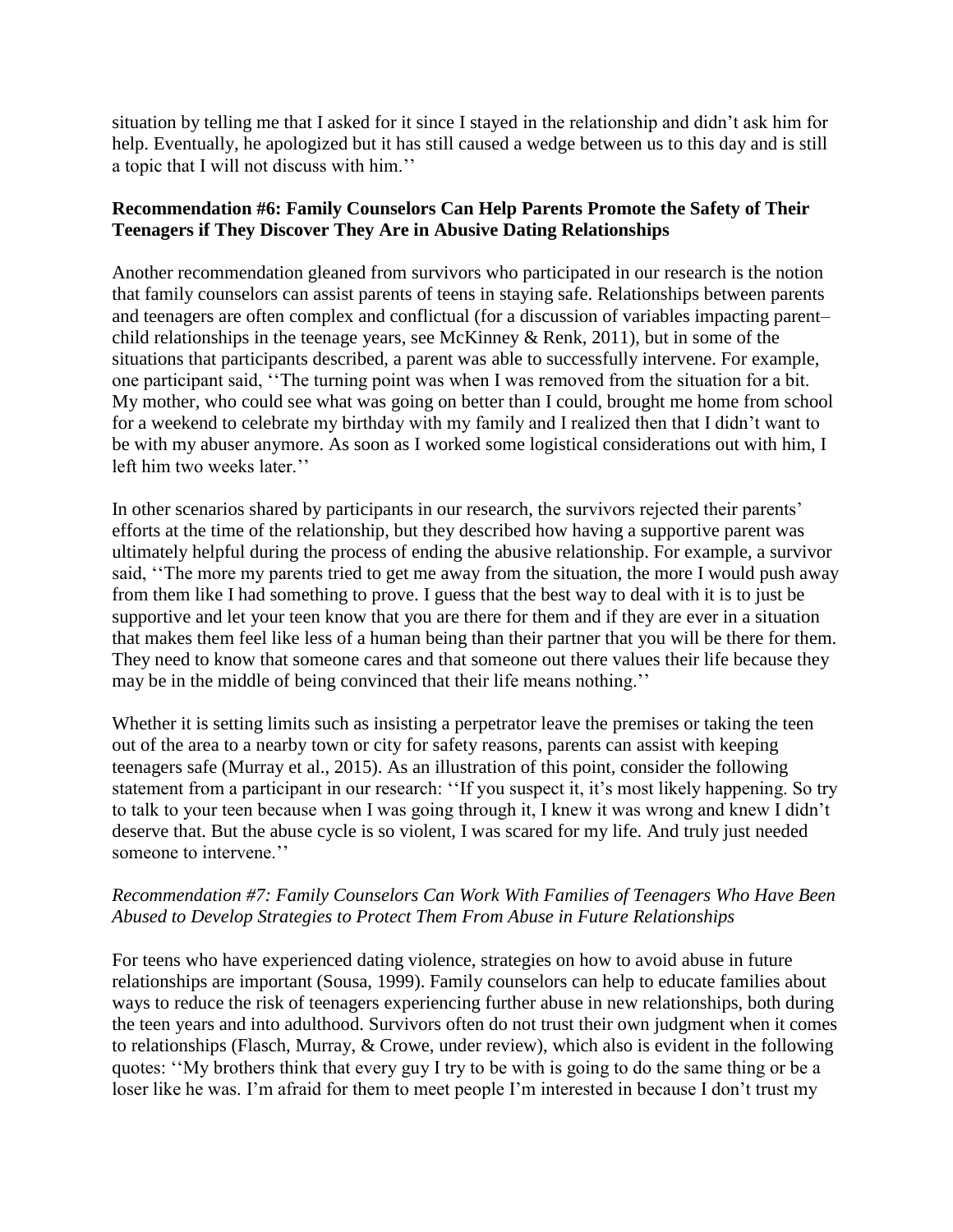own judgment'' and ''For a long time, I felt completely paranoid and unable to trust myself, much less anyone else. I still struggle with those feelings sometimes, and on feeling like things happen to me instead of seeing myself as a strong person who makes things happen."

Working with teens and families to explore and understand what healthy relationships look like is important for counselors who are working with those who have experienced TDV, and without intervention, patterns of unhealthy relationships may reoccur (Foshee et al., 2012). For one participant, learning about romantic relationship patterns assisted with changing these behaviors to healthier habits: ''It really took a toll on my relationships. Until I met my husband, I dated people who had personality flaws that I would try to fix. These relationships could have led toward more abuse, but I noticed the pattern and got out before it happened, but then would enter into another relationship that would go that again start down that path.'' Thus, family counselors can play a role in helping clients increase protective factors (e.g., social support, positive parent– child relationships, and high self-esteem) and reduce risk factors (e.g., mental health symptoms, substance abuse, and social isolation) for further IPV victimization (Murray & Graves, 2012).

#### *Recommendation #8: Family Counselors Can Help Survivors of TDV to Develop a New Story of Empowerment and Triumph Over the Past Abuse They Experienced*

A final recommendation for family counselors is the important notion that victims and survivors might struggle for a long time to overcome the negative stereotypes and stigma about abuse that are imposed upon them by others as well as by themselves (Crowe & Murray, 2015; Murray, Crowe, & Brinkley, 2015). Because abuse is still so highly stigmatized, survivors who have overcome abuse may struggle with the negative views associated (Crowe & Murray, 2015; Murray et al., 2015). Fears about being blamed, isolated, or labeled as a black sheep of the family are some of the examples of how survivors may be viewed in stigmatizing ways (Murray et al., 2015). Rewriting the stories so that these negative labels can be replaced with more positive views of themselves is a task that family counselors can take on, particularly by applying a narrative therapy framework (Kelley, Blankenburg, & McRoberts, 2002). Several participants in our research described their struggles with labels and judgment, such as the following examples: (a) ''The stereotypes that exist about relationship abuse are still difficult for me, because I worry that admitting I was treated in abusive ways will make me look (and even feel) weak''; (b) ''The fear of being that girl who had the abusive boyfriend' or 'that girl who was raped' has scared me from telling anyone but my closest friends; (c) ''I still blame myself and feel at times that I am 'tainted goods'''; and (d) ''I didn't feel like I could tell anyone what was going on because they would look down on me.''

The survivors who participated in our research described several strategies they used to overcome these negative labels and develop a more positive, strengths-based view of themselves. For example, one participant said, ''I was labeled as a victim and weak, which are two adjectives that I will never use to describe myself. They completely overlooked the courage it took for me to get out of that dangerous situation ... It wasn't until after I received counseling that I finally started to find closure to the situation and move on with my life.'' Another said, ''I went to therapy and joined an online support board. I connected with other survivors and began to learn that I had nothing to be ashamed of and I did not have responsibility for being abused. I became my own advocate.'' One other survivor said that she ''became more confident, authoritative, and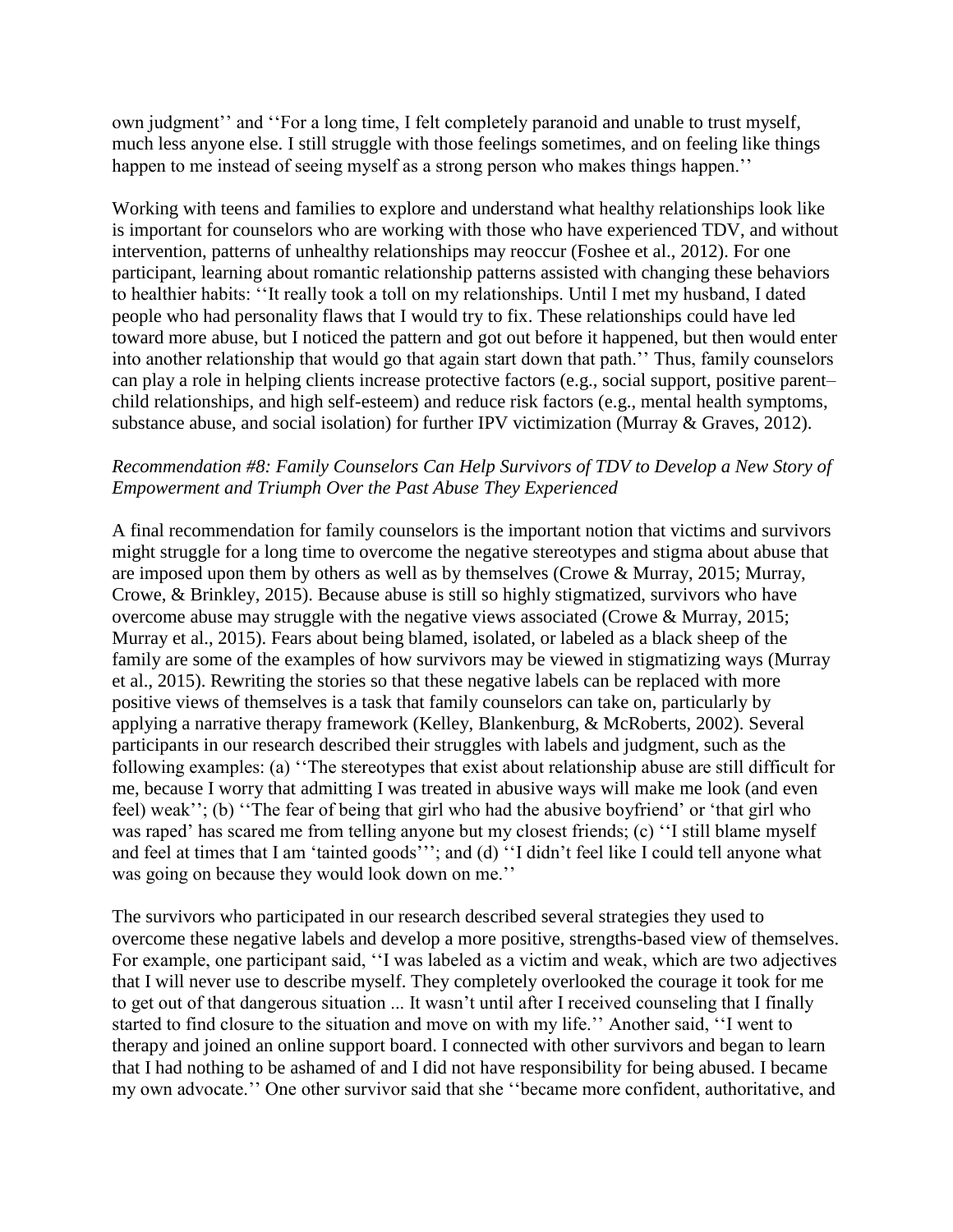in control of my life. I had to do this by increasing my self-esteem.'' There are no singular prescriptions for how survivors can overcome abuse that apply to everyone, as each person's story and experiences are unique (Murray, Crowe, & Flasch, 2015). However, family counselors can maintain a positive, empowerment approach to working with survivors of TDV to help them identify their strengths and resources and develop additional resources to help them build safe, healthy lives and relationships.

## **Conclusion**

The eight recommendations presented in this article, which are grounded both in the existing research literature and the experiences of survivors, are intended to serve as a helpful guide for family counselors working with individuals and families whose lives have been impacted by TDV. These recommendations highlight the importance of understanding the dynamics of abuse, identifying key sources of support for teens, learning trauma-informed and safety-focused approaches for navigating an abusive situation, and maintaining an emphasis on personal strength and regaining agency for survivors. Family counselors are uniquely situated to begin addressing issues of safety, relationship patterns, and prevention in sessions with their clients as well as to engage in advocacy work that encourages an open dialogue on TDV within families and the broader community.

Notably, many of the survivors who participated in our research discussed the stigma around TDV, their inability to reach out for social support, and a general lack of information around healthy and unhealthy relationships during the teenage years. Future research and practice advancements should continue to develop counselors' understanding of how they can best support parents and community members in addressing TDV in order to improve outcomes for teens at risk for or involved in abusive relationships. Moving forward, researchers and practitioners can collaborate to investigate specific interventions that encourage parental involvement throughout treatment. Additionally, greater attention to preventative measures, awareness campaigns, and safety planning specific to teen populations could begin to address the prevalence of this issue and improve service provision.

## **Declaration of Conflicting Interests**

The author(s) declared no potential conflicts of interest with respect to the research, authorship, and/or publication of this article.

# **Funding**

The author(s) disclosed receipt of the following financial support for the research, authorship, and/or publication of this article: Support for this work was provided by the UNCG Office of Research and Economic Development through a Faculty First grant.

## **References**

Bowen, M. (1978*). Family therapy in clinical practice*. New York, NY: J. Aronson.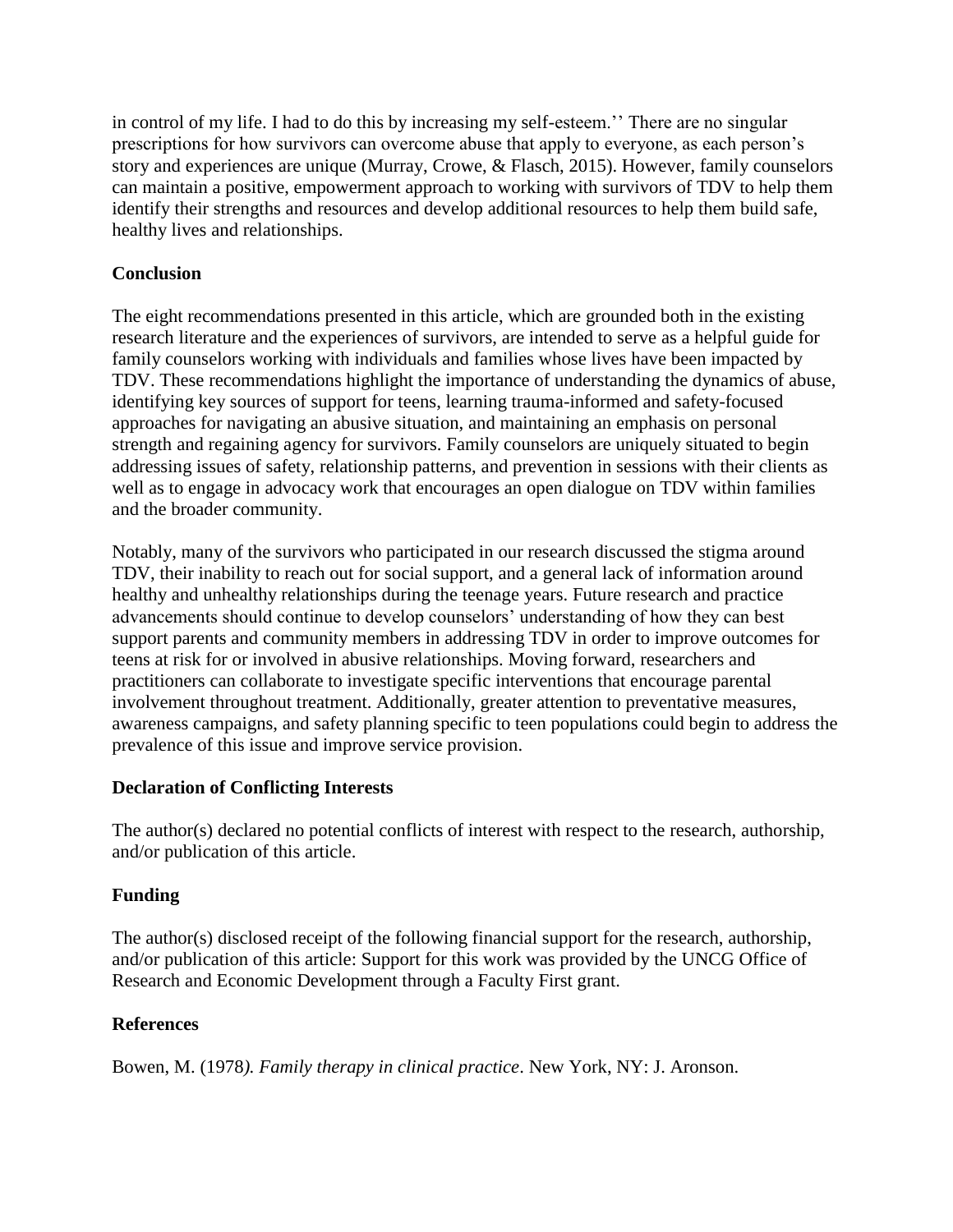- Campbell, R., Raja, S., & Grining, P. L. (1999). Training mental health professionals on violence against women. *Journal of Interpersonal Violence*, 14, 1003–1013. doi:10.1177/088626099014010001
- Crowe, A., & Murray, C. E. (2015). Stigma from professional helpers toward survivors of intimate partner violence. *Partner Abuse*, 6, 157–179.
- Flasch, P., Murray, C. E., & Crowe, A. (under review). Overcoming intimate partner violence: A phenomenological study. Retrieved from [http://jiv.sagepub.com/content/early/2015/08/07/0886260515599161.full.pdf?ijkey=QRA](http://jiv.sagepub.com/content/early/2015/08/07/0886260515599161.full.pdf?ijkey=QRA1evaoIYzWd7Y&keytype=finite) [1evaoIYzWd7Y&keytype=finite](http://jiv.sagepub.com/content/early/2015/08/07/0886260515599161.full.pdf?ijkey=QRA1evaoIYzWd7Y&keytype=finite)
- Foshee, V. A., McNaughton Reyes, H. L., Ennett, S. T., Cance, J. D., Bauman, K. E., & Bowling, J. M. (2012). Assessing the effects of families for safe dates, a family-based teen dating abuse prevention program. *Journal of Adolescent Health*, 51, 349–356.
- Kelley, P., Blankenburg, L., & McRoberts, J. (2002). Girls fighting trouble: Re-storying young lives. *Families in Society*, 83, 530–540.
- Lavoie, F., Robitaille, L., & He´bert, M. (2000). Teen dating relationships and aggression. *Violence Against Women*, 6, 6–36. doi:10. 1177/10778010022181688
- Loveisrespect.org. (2015). Dating abuse statistics. Retrieved February 13, 2015, from <http://www.loveisrespect.org/is-this-abuse/datingviolence-statistics>
- Markowitz, F. E. (2001). Attitudes and family violence: Linking intergenerational and cultural theories. *Journal of Family Violence*, 16, 205–218.
- McDonald, R., & Merrick, M. T. (2013). 'Above all things, be glad and young': Advancing research on violence in adolescence. *Psychology of Violence*, 3, 289–296. doi:10.1037/a0034275
- McKinney, C., & Renk, K. (2011). A multivariate model of parent– adolescent relationship variables in early adolescence. *Child Psychiatry and Human Development*, 42, 442–462. doi:10.1007/ s10578-011-0228-3
- Miller, E., Decker, M. R., Raj, A., Reed, E., Marable, D., & Silverman, J. G. (2010). Intimate partner violence and health care-seeking patterns among female users of urban adolescent clinics. *Maternal and Child Health Journal*, 14, 910–917. doi:10.1007/s10995- 009- 0520-z
- Miller, S., Williams, J., Cutbush, S., Gibbs, D., Clinton-Sherrod, M., & Jones, S. (2015). Evaluation of the start strong initiative: Preventing teen dating violence and promoting healthy relationships among middle school students. *Journal of Adolescent Health*, 56, S14–S19.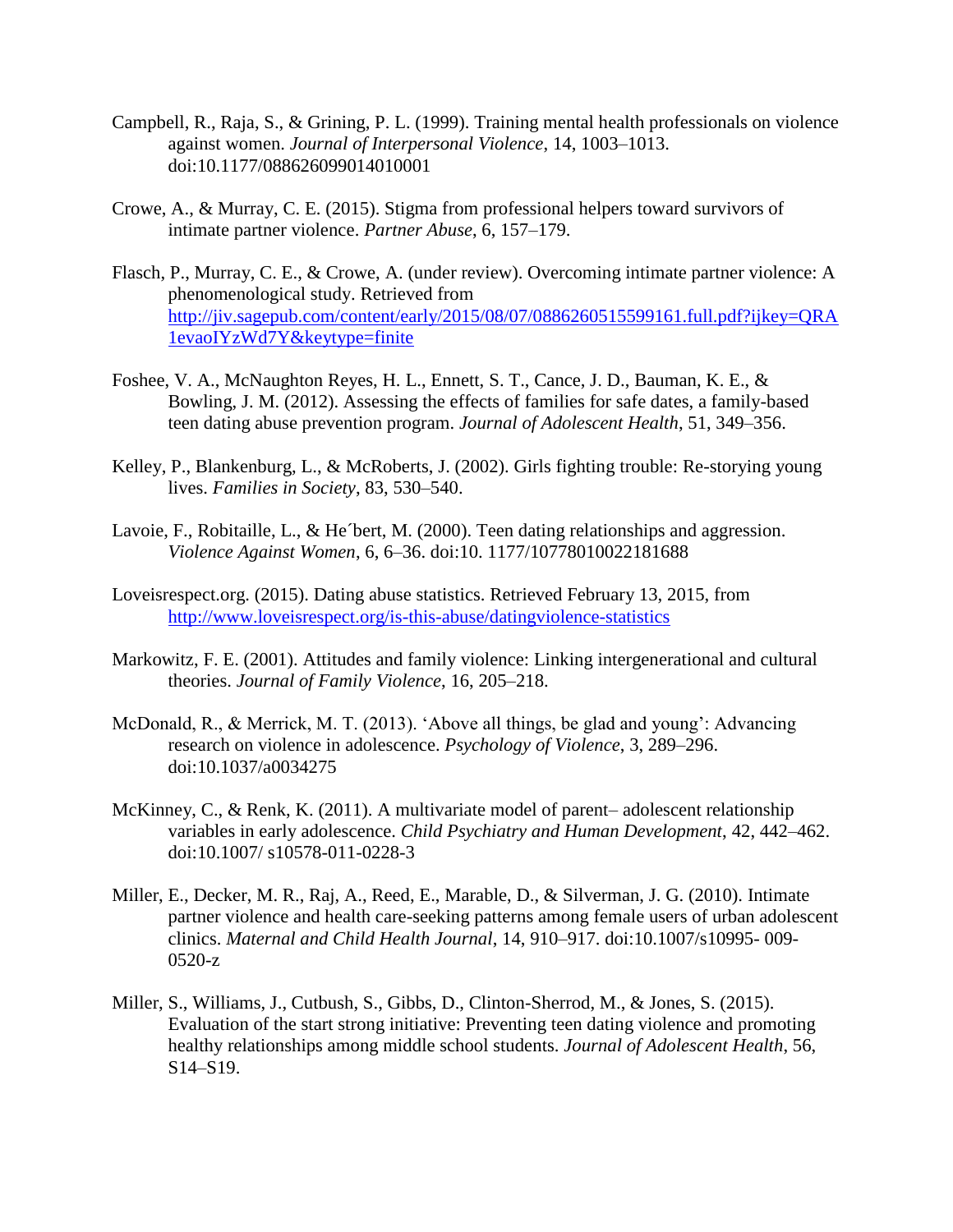- Murray, C. E. (2006). Controversy, constraints, and context: Understanding family violence through family systems theory. *The Family Journal: Counseling and Therapy for Couples and Families*, 14, 234–239
- Murray, C. E., & Crowe, A. (under review). Counseling advocacy competencies in action: Lessons learned through the see the triumph campaign.
- Murray, C. E., Crowe, A., & Brinkley, J. (2015). The stigma surrounding intimate partner violence: A cluster analysis study. Partner Abuse, 6, 320–336.
- Murray, C. E., Crowe, A., & Flasch, P. (2015). Turning points: Critical incidents in survivors' decisions to end abusive relationships. *The Family Journal*, 23, 228–238.
- Murray, C. E., Crowe, A., & Overstreet, N. (in press). Sources and components of stigma experienced by survivors of intimate partner violence. *Journal of Interpersonal Violence*.
- Murray, C. E., Davis, J., Rudolph, L., Graves, K. N., Colbert, R., Fryer, M., ... Thigpen, B. (in press). Domestic violence training experiences and needs among mental health professionals: Implications from a statewide survey. *Violence & Victims*.
- Murray, C. E., & Graves, K. N. (2012). *Responding to family violence*. New York, NY: Routledge.
- Murray, C. E., Horton, G. E., Johnson, C. H., Notestine, L., Garr, B., Pow, A. M., ... Doom, E. (2015). Domestic violence service providers' perceptions of safety planning: A focus group study. *Journal of Family Violence*, 30, 381–392. doi:10.1007/s10896-015- 9674-
- Nagy, I., & Krasner, B. (1986). *Between give and take: A clinical guide to contextual therapy*. New York, NY: Brunner/Mazel.
- Nichols, W. C. (1986). Understanding family violence: An orientation for family therapists. *Contemporary Family Therapy: An International Journal*, 8, 188–207. doi:10.1007/BF00902945
- Pew Research Center. (2012). *Teens, smartphones, & texting.* Washington, DC: Pew Research Center's Internet & American Life Project. Retrieved February 13, 2015, from [http://www.pewinternet.org/files/old](http://www.pewinternet.org/files/old-media/Files/Reports/2012/PIP_Teens_Smartphones_and_Texting.pdf)[media/Files/Reports/2012/PIP\\_Teens\\_Smartphones\\_and\\_Texting.pdf](http://www.pewinternet.org/files/old-media/Files/Reports/2012/PIP_Teens_Smartphones_and_Texting.pdf)
- Simons, L. G., Simons, R. L., Lei, M., Hancock, D. L., & Fincham, F. D. (2012). Parental warmth amplifies the negative effect of parental hostility on dating violence. *Journal of Interpersonal Violence*, 27, 2603–2626.
- Sousa, C. A. (1999). Teen dating violence: The hidden epidemic. *Family & Conciliation Courts Review*, 37, 356–374. doi:10. 1111/j.174-1617.1999.tb01310.x